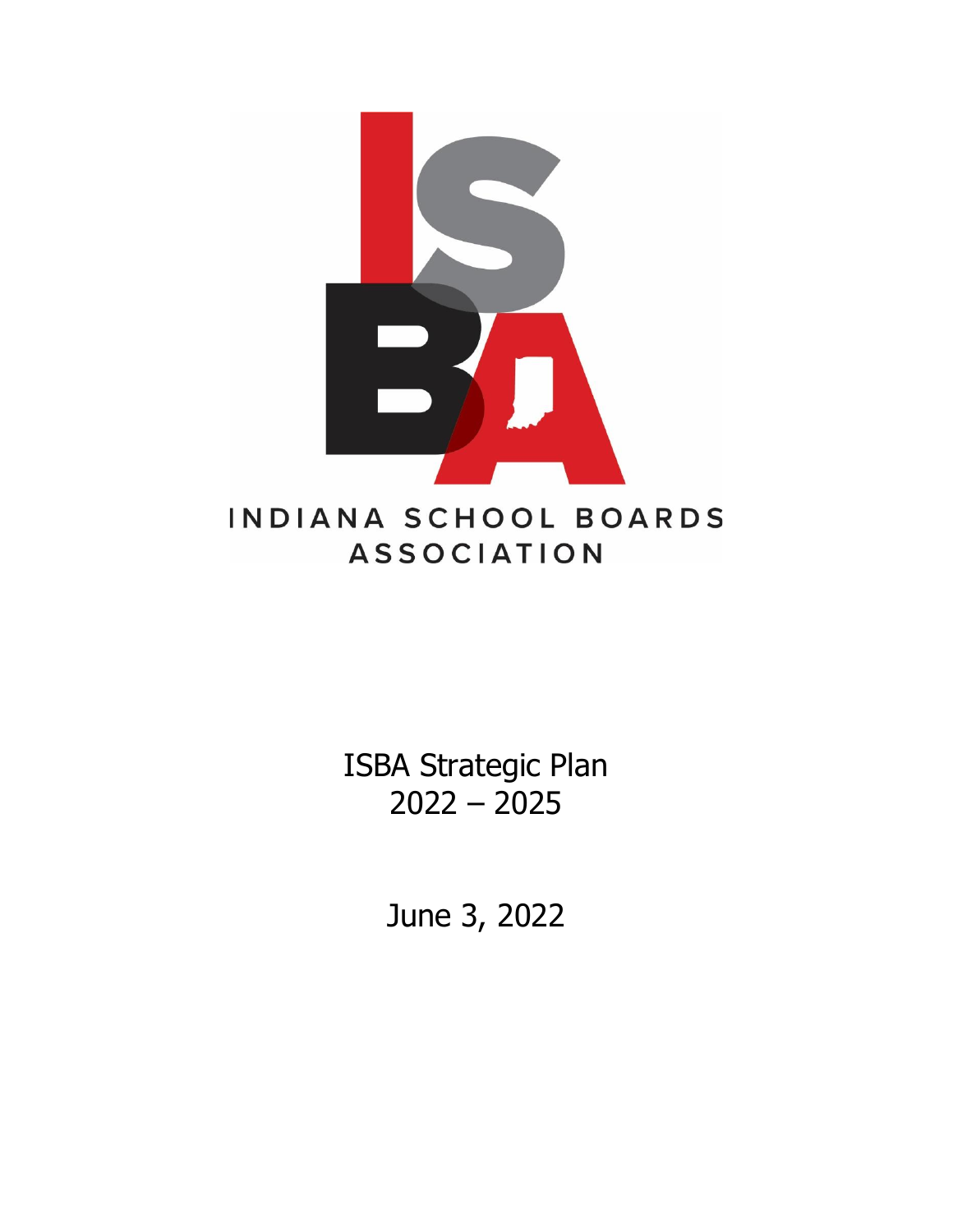# **Table of Contents**

<span id="page-1-0"></span>

| Goal Area #1: Increase Member Engagement and Connectedness 8       |  |
|--------------------------------------------------------------------|--|
|                                                                    |  |
| Goal Area #3: Become a Best Practice Resource for Members 11       |  |
|                                                                    |  |
| Goal Area #5: Optimize Organizational and Operational Excellence14 |  |
|                                                                    |  |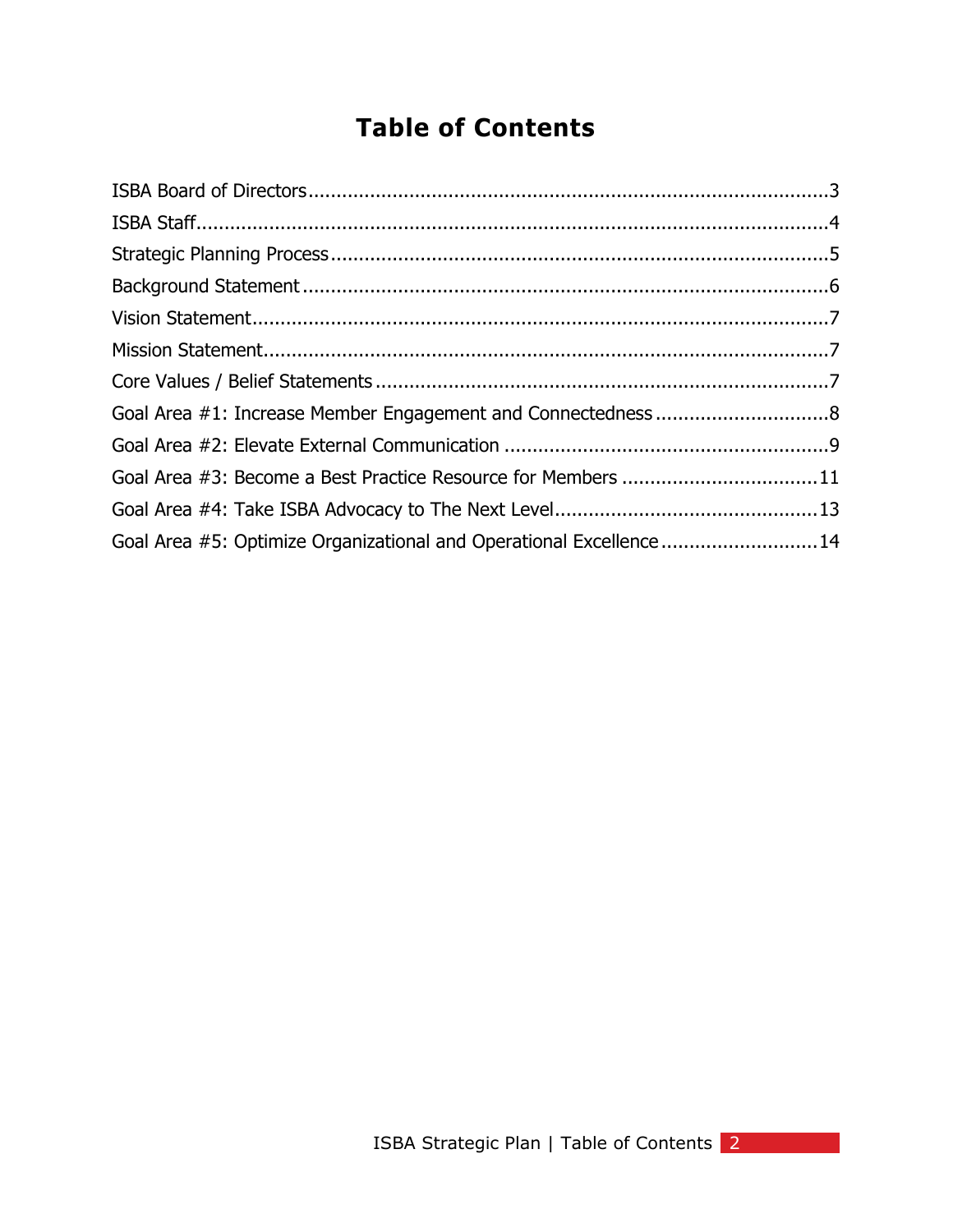## **ISBA Board of Directors**

**Officers** 

| Name                                                                                                                                                                                  | <b>School Corporation</b>                                         | <b>ISBA BOD</b><br>Service                                                    | Local Term<br><b>Expires</b> |
|---------------------------------------------------------------------------------------------------------------------------------------------------------------------------------------|-------------------------------------------------------------------|-------------------------------------------------------------------------------|------------------------------|
| <b>PRESIDENT</b><br>Tom Simpson*                                                                                                                                                      | <b>Yorktown Community Schools</b>                                 | President, 2021-22<br>1st VP, 2019-21<br>2nd VP, 2018-19<br>Director, 2014-18 | 12/22                        |
| 1 <sup>ST</sup> VICE PRESIDENT<br>Rebecca Gardenour*                                                                                                                                  | New Albany-Floyd County<br><b>Consolidated School Corporation</b> | 1st VP, 2021-22<br>2nd VP, 2019-2021<br>Director, 2017-19                     | 12/24                        |
| 2 <sup>ND</sup> VICE PRESIDENT<br>Steve Corona*                                                                                                                                       | Fort Wayne Community Schools                                      | 2nd VP, 2021-22<br>Director, 2018-21                                          | 12/24                        |
| Past President, 2021-22<br>President, 2019-21<br><b>PAST PRESIDENT</b><br>Lafayette School Corporation<br>1st VP, 2017-19<br>Robert Stwalley*<br>2nd VP, 2016-17<br>Director, 2010-16 |                                                                   | 12/22                                                                         |                              |

### **Directors**

| <b>REGION 1</b><br>Thomas Hoffman       | $2014 -$<br>Crown Point Community School Corporation                   |          | 12/22 |
|-----------------------------------------|------------------------------------------------------------------------|----------|-------|
| <b>REGION 2</b><br>Becky Linnemeier     | Wawasee Community School Corporation<br>$2018 -$                       |          | 12/22 |
| <b>REGION 3</b><br>Tim Ehlerding        | $2021 -$<br>North Adams Community Schools                              |          | 12/24 |
| <b>REGION 4</b><br>Milt Hess            | Logansport Community School Corporation                                | $2020 -$ | 12/22 |
| <b>REGION 5</b><br>Layla Spanenberg     | Carmel Clay Schools<br>$2018 -$                                        |          | 12/22 |
| <b>REGION 6</b><br><b>Wade Beatty</b>   | Charles A. Beard Memorial School Corporation                           | $2019 -$ | 12/22 |
| <b>REGION 7</b><br>John Preble*         | Linton-Stockton School Corporation                                     | $2015 -$ | 12/22 |
| <b>REGION 8</b><br>Jack Russell*        | <b>Center Grove Community Schools</b>                                  | $2016 -$ | 12/22 |
| <b>REGION 9</b><br><b>Travis Nolcox</b> | $2021 -$<br>North Gibson School Corporation                            |          | 12/23 |
| <b>REGION 10</b><br>Lee Ann Wiseheart   | New Albany-Floyd County<br>$2021 -$<br>Consolidated School Corporation |          | 12/22 |

<span id="page-2-0"></span>Executive Committee member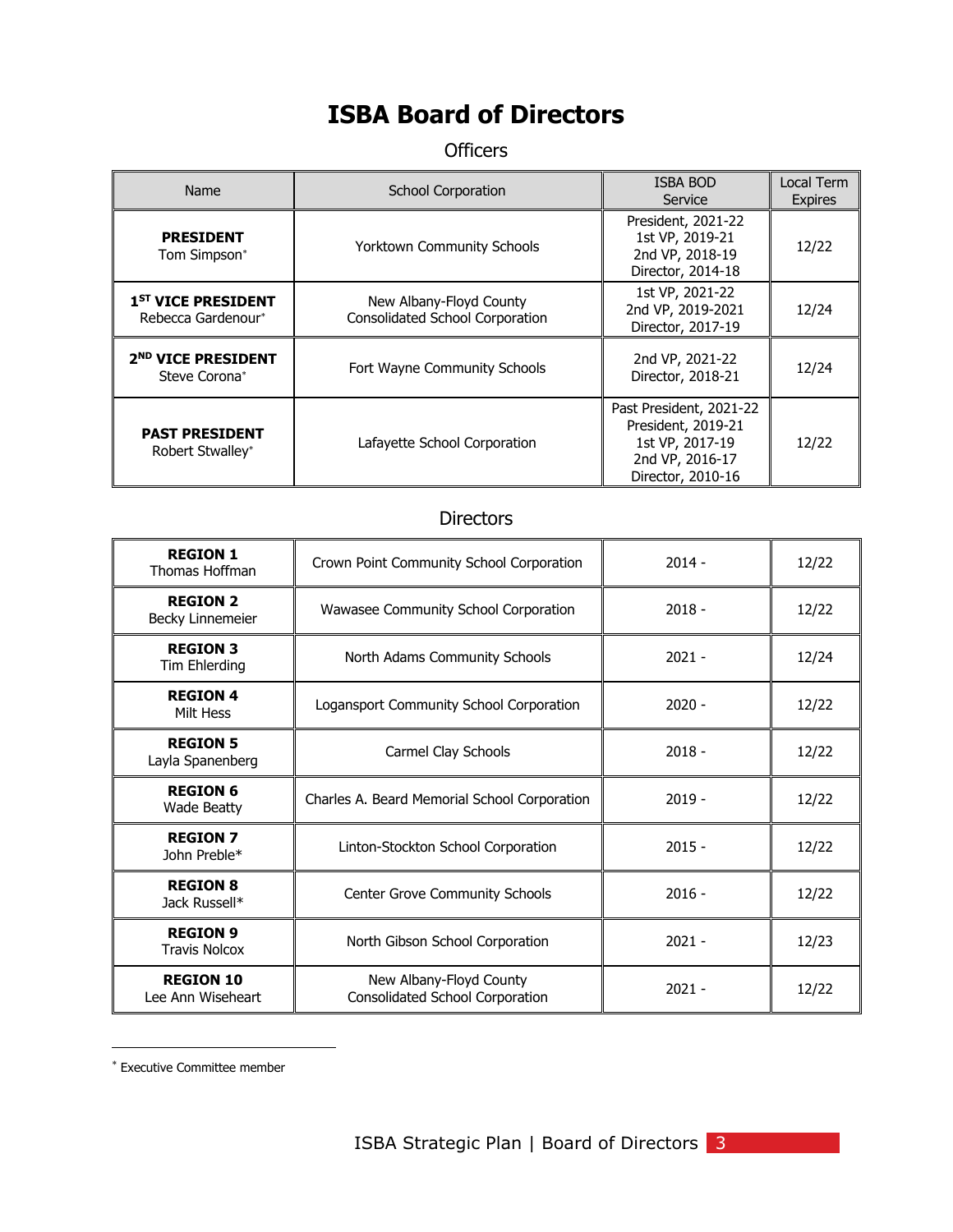## <span id="page-3-0"></span>**ISBA Staff**

| Name                  | Title                                                  | Phone        | Email                    |
|-----------------------|--------------------------------------------------------|--------------|--------------------------|
| <b>Terry Spradlin</b> | <b>Executive Director</b>                              | 317-639-3588 | tspradlin@isba-ind.org   |
| Lisa Tanselle         | General Counsel                                        | 317-639-4359 | ltanselle@isba-ind.org   |
| Julie Slavens         | Senior Counsel/Director of Policy<br>Services          | 317-639-4362 | jslavens@isba-ind.org    |
| Steve Horton          | Director of Board Services                             | 317-639-3570 | shorton@isba-ind.org     |
| Rae Anne Motsinger    | Comptroller                                            | 317-639-4363 | ramotsinger@isba-ind.org |
| Adam VanOsdol         | Communications Specialist/Content<br><b>Strategist</b> | 317-275-2183 | avanosdol@isba-ind.org   |
| Haley Crnarich        | Events & Promotions Specialist                         | 317-639-3590 | hcrnarich@isba-ind.org   |
| Talia Bynm            | Administrative Assistant                               | 317-639-3591 | tbynm@isba-ind.org       |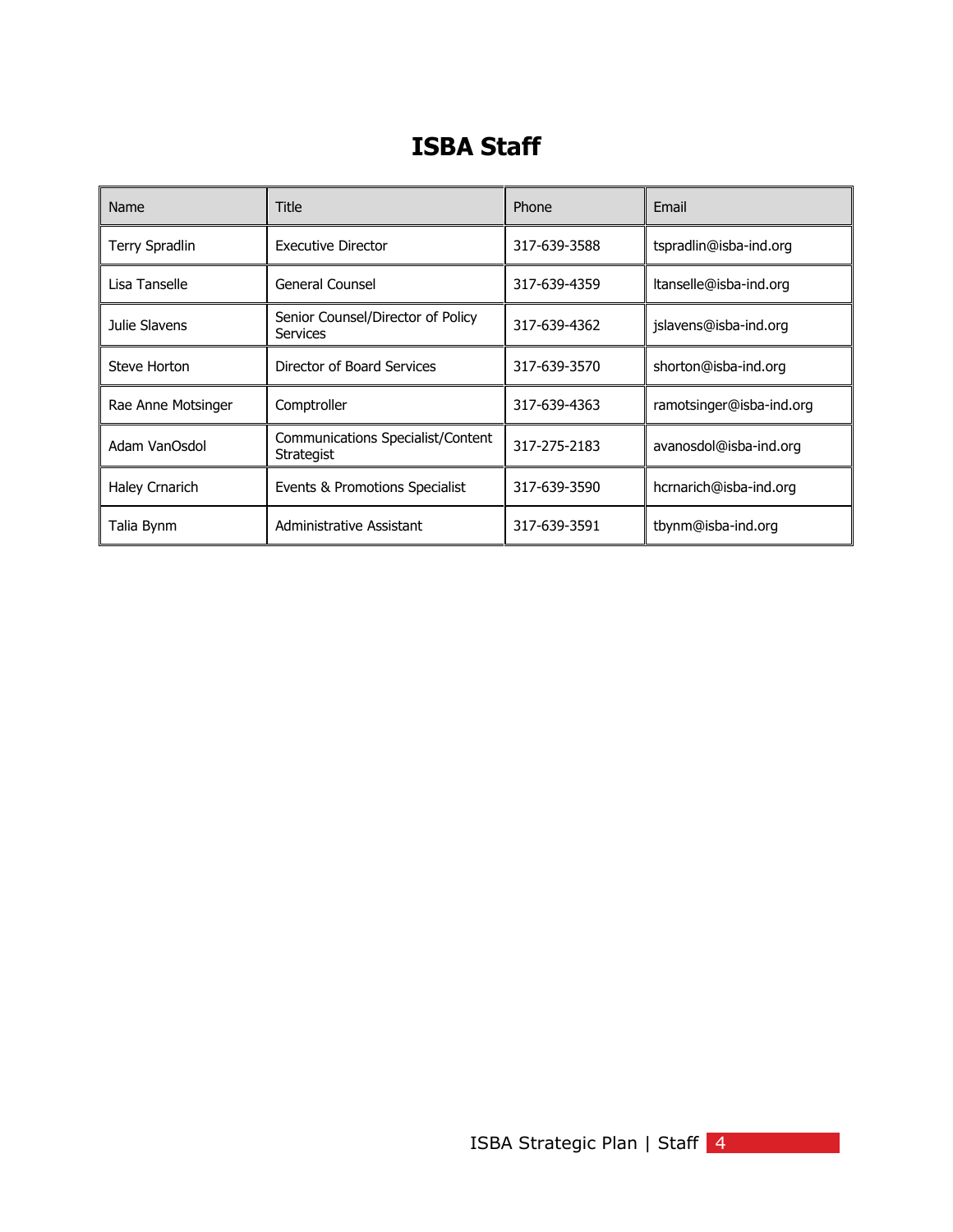### **Strategic Planning Process**

The Indiana School Boards Association (ISBA) undertook a strategic planning process that began in November 2021. ISBA contracted with Chris Bittinger, CEO/President, Open Pivot, LLC., to facilitate the strategic plan process in coordination with Terry Spradlin, ISBA Executive Director. The first phase of the process included a Membership Survey conducted between November  $15$  – December 10, 2021, to measure the attitudes and perceptions of members. In addition, ISBA Board of Director members and staff completed a SWOT analysis (Strengths, Weaknesses, Opportunities and Threats). Once the SWOT was complete, a thematic analysis outlined the key items for inclusion in the strategic plan.

The key themes of the SWOT analysis outlined strengths such as 100% membership of the Indiana school corporation governing bodies, board participation, and leadership. Internally, the executive director and staff competence remain a strength of the ISBA. The opportunities to build on exceptional communication, programming, and operational excellence prevail. The environmental threats such as political disunity and education reform remain, which are addressed in the strategic plan. These strengths and opportunities were validated through the annual member survey, which indicated high levels of satisfaction with organizational leadership, programming, communication support, and value of membership.

The second phase of the process included strategic planning work sessions of the Board of Directors and staff on March 3-4, 2022. The purposes of the work sessions were to establish the vision, mission, and core values statements as well as identify objectives and strategies for the new three-year strategic plan. A subsequent work session was held with staff on April 14, 2022, to refine and enhance the list of strategies to fulfill the objectives of each goal area. The third and final phase of the development process included advanced draft reviews by the Executive Committee with a discussion session on April 25, 2022, and then final review with input from the Board of Directors and Staff. One last work session of the Board of Directors was held on June 2, 2022, to discuss the plan and its implementation.

<span id="page-4-0"></span>The Board approved the strategic plan on June 3, 2022, at its quarterly board meeting.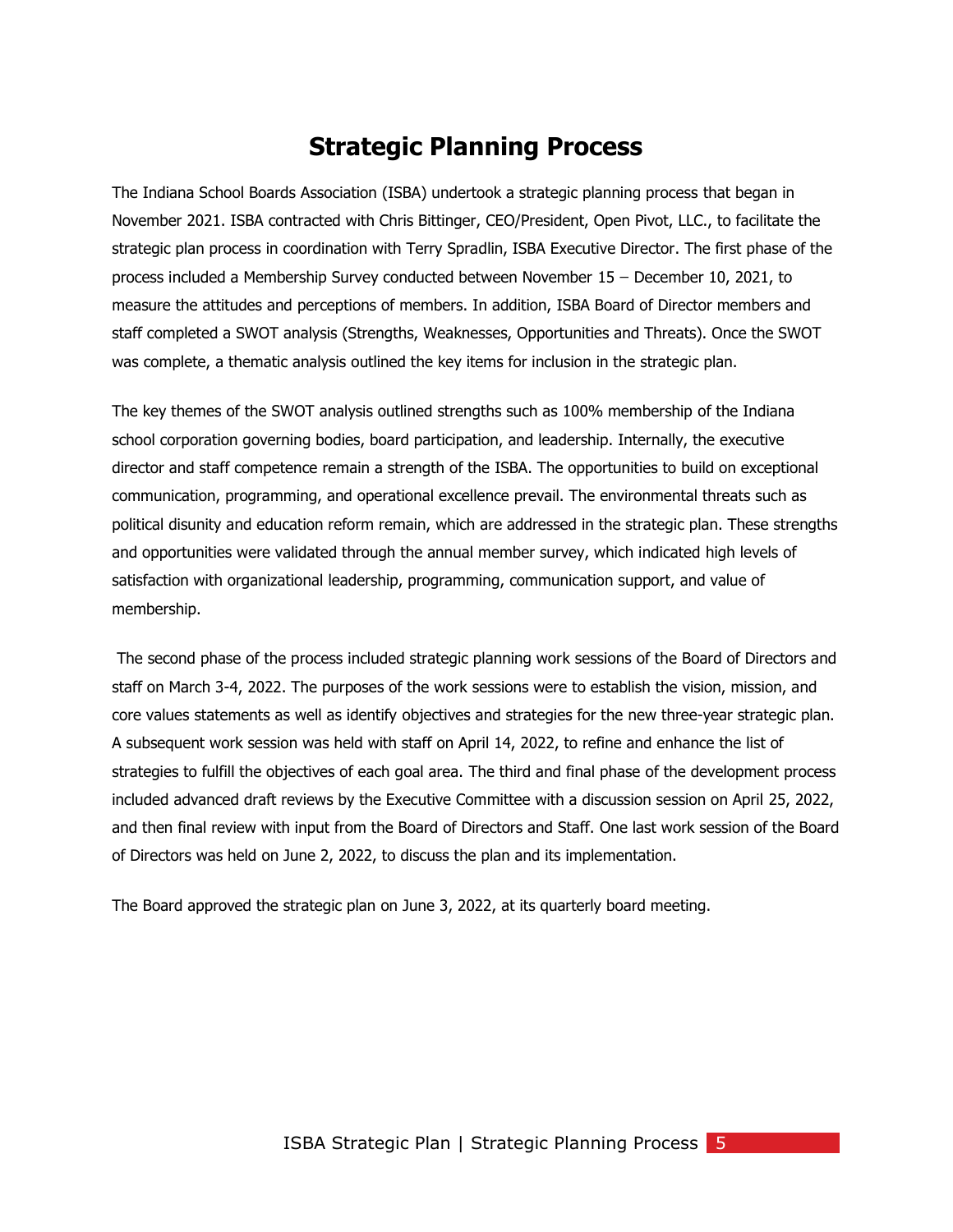## **Background Statement**

The Indiana School Boards Association had its beginning in 1949 in the School of Education at Indiana University, Bloomington, Indiana. ISBA has enjoyed 100 percent voluntary membership for 43 of the last 45 years.

Membership services were originally divided into four categories: consultant services, publications, inservice meetings for board members, and a legislative program.

Today, the ISBA programs and services are categorized as follows: Legal, Policy, Legislative, and Board Services.

ISBA's staff consists of the Executive Director, General Counsel, Senior Counsel/Director of Policy Services, Director of Board Services, Communications Specialist/Content Strategist, Events and Promotions Specialist, Comptroller, and Administrative Assistant.

<span id="page-5-0"></span>The ISBA staff provides services to approximately 1,687 school board members from 290 school corporations throughout Indiana. Services include board retreats, workshops, webinars, seminars, conferences, publication of a monthly e-newsletter and a quarterly association magazine, legal services, policy services, and lobbying representation with the Indiana General Assembly. Most recently, consultant services for corporation superintendent searches and the Comprehensive Policy Management Services (CPMS) have been added. Generally, ISBA services, excluding conferences, seminars, some webinars, superintendent searches, and CPMS, have been made available to board members at no additional charge.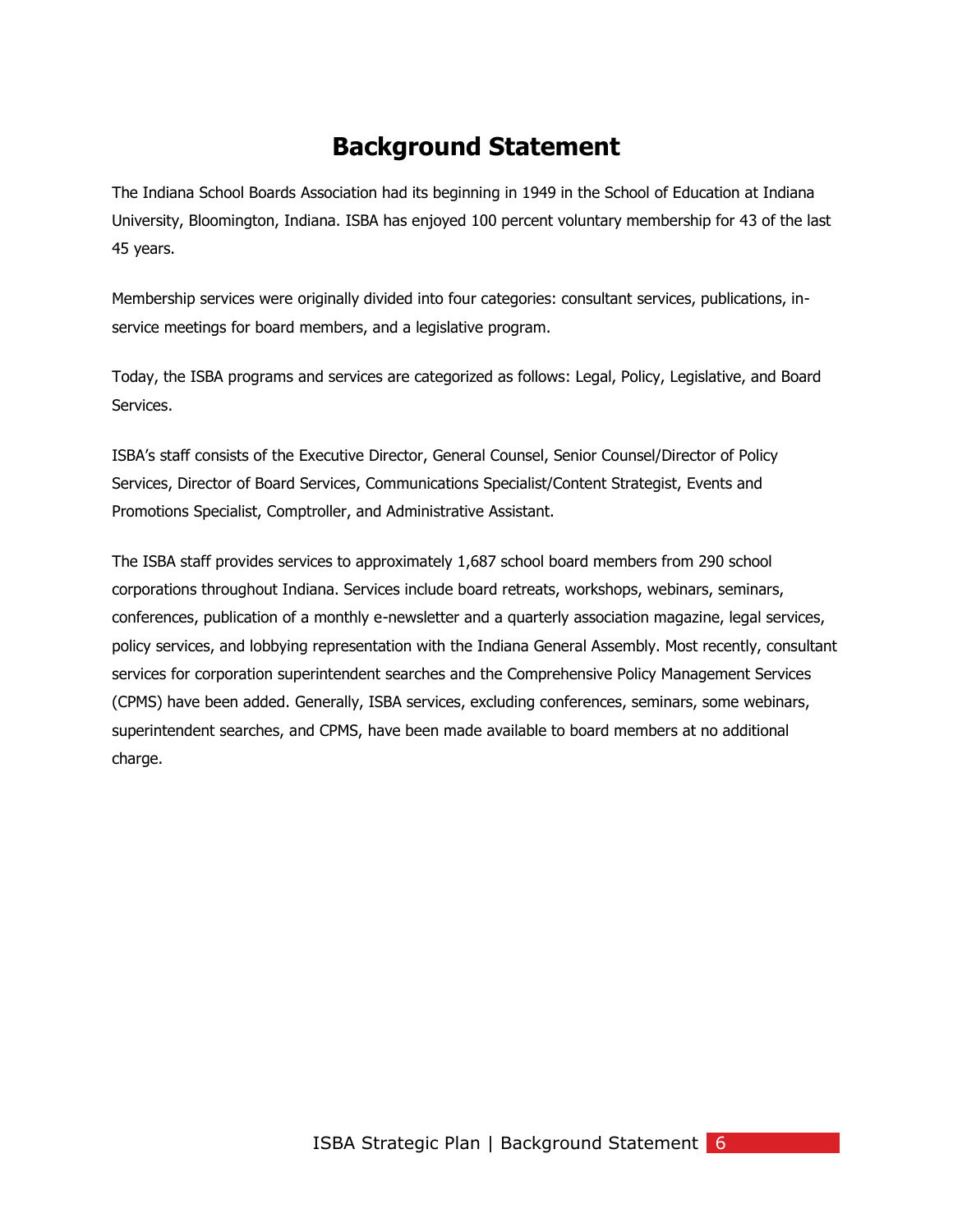## **Vision Statement**

<span id="page-6-0"></span>The ISBA is Indiana's premier resource in school governance and a respected advocate of public education.

### **Mission Statement**

<span id="page-6-1"></span>The ISBA will support our members with the resources necessary for excellence in local school board governance.

### **Core Values/Belief Statements**

**Focused On Members:** ISBA believes that timely, highly relevant, and essential services are vital to the support of its members.

**Passionate About Excellence:** ISBA believes that effective planning, focused on continuous improvement, is essential to providing high-quality programs and services for all.

**Engaged In A Team Approach:** ISBA believes that a collaborative, diverse, goal-oriented team approach enhances our member-focused programs and services.

**Bound By Ethics And Integrity:** ISBA values integrity, honesty, consideration for others, attentiveness, confidentiality, and personal responsibility.

<span id="page-6-2"></span>**Committed To Creativity And Innovation:** ISBA values an openness to new ideas, enhancing practices aligned to our mission and goals.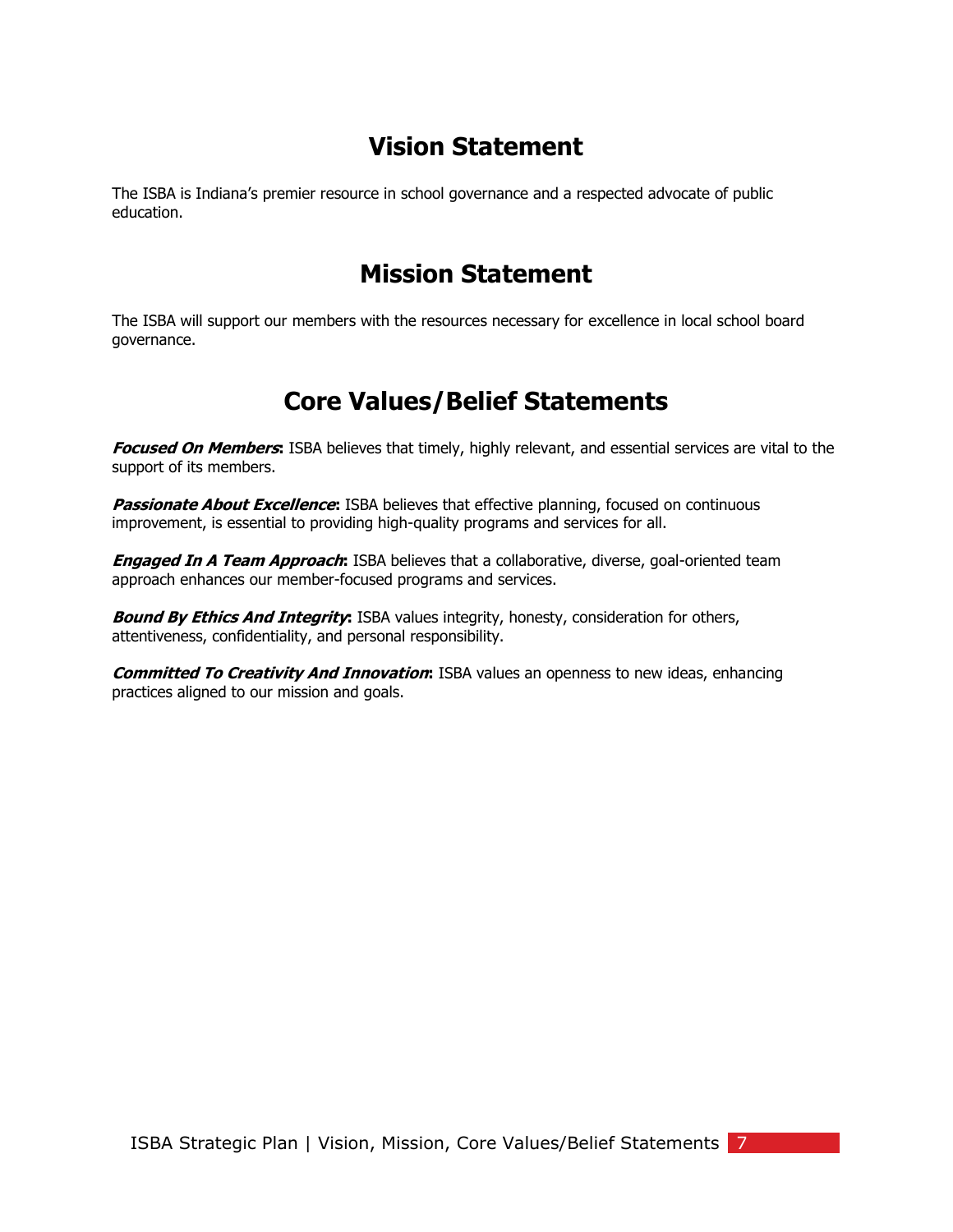## **Goal Area #1: Increase Member Engagement and Connectedness**

#### Objectives:

- 1. Assess board member needs continually to ensure their voice is heard and strengthened
- 2. Enhance regional engagement by members
- 3. Enhance and promote member services
- 4. Address the unique needs and interests of members from socioeconomic perspectives (Rural, Urban, Suburban, Town, High SES, Low SES)

- 1.1 (Terry Spradlin Champion) Assess member needs through focus groups
- 1.1.1 Include a focus group of representatives from school boards who typically do not attend regional meetings or Fall Conference
- 1.1.2 Include a focus group of Exemplary school board members to complete a SWOT exercise
- 1.1.3 Include a focus group of Service Members to seek input on program enhancements
- 1.2 (Terry Spradlin Champion) Revamp and administer a new Membership Survey to determine progress on new strategic goals
- 1.3 (Haley Crnarich Champion) Seek member feedback via event evaluation surveys to improve member experience
- 2.1 (Terry Spradlin Champion) Define and enhance Regional Directors roles and responsibilities through a list of duties related to promoting Association events, programs, and services
- 2.1.1 Reinstate quarterly newsletters from Region Directors
- 2.2 (Haley Crnarich Champion) Develop more in-person regional meetings (workshops and seminars)
- 2.3 (Haley Crnarich Champion) Engage members through pricing and gift card incentives (paid for by Service members or sponsors) for attendance at regional meetings and seminars
- 3.1 (Steve Horton Champion) Education series on school board service (is/is not and basics) to support members and better inform the public
- 3.2 (Terry Spradlin Champion) Design and implement a semi-annual "Ask ISBA Anything" virtual meeting with members that will include events, programs, and resource updates from the ISBA staff
- 3.3 (Adam VanOsdol Champion) Solicit testimonials to use in program and service promotion
- 3.4 (Terry Spradlin Champion) Reinstate the annual school safety seminar
- 4.1 (Terry Spradlin Champion) Plan annual joint events with the Indiana Urban Schools Association and the Indiana Small and Rural Schools Association to address unique and diverse needs of members and to promote effective educational delivery for all children
- 4.2 (Terry Spradlin Champion) Seek out new partnerships with the Indiana Latino Institute, the Indiana Black Expo, and other groups to augment and support the diversity of programs and services to meet the needs of board members from all school corporations
- <span id="page-7-0"></span>4.3 (Haley Crnarich – Champion) Identify diverse topics through RFP process to recruit presenters with expertise on the topics for future events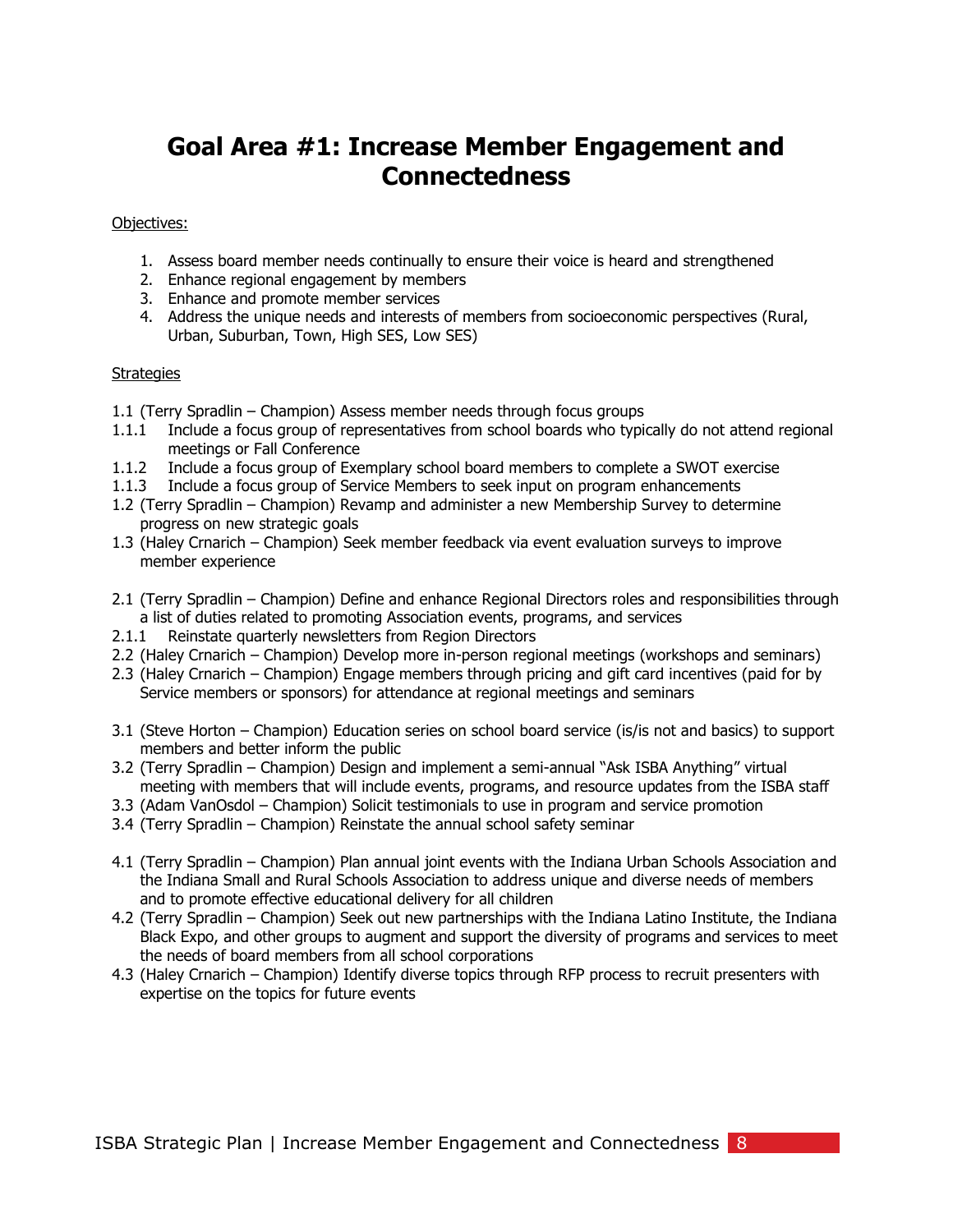## **Goal Area #2: Elevate External Communication**

### **Objectives**

- 1. Target and tailor communications to board members
- 2. Expand awareness and elevate the status of the EGA program
- 3. Improve ISBA brand
- 4. Champion the positives of public education through ISBA communications

- 1.1 (Terry Spradlin, Adam VanOsdol, Haley Crnarich Champions) Create an annual Communications Plan
- 1.1.1 Hire PR/Communications Consultant to conduct an audit of the ISBA communications platforms, mechanisms, publications, etc.
- 1.1.2 Audit website assets and remove obsolete content
- 1.1.3 Create market segmentation by target audience (e.g., subset of members, presidents, superintendents, regions, years of service, etc.)
- 1.1.4 Develop a social media calendar with content
- 1.1.5 Develop a plan and secure necessary tools to use video content to promote the Association's programs, services, and events
- 1.1.6 Explore digital marketing augmentation/automation software tools
- 1.2 (Adam VanOsdol Champion) Showcase members in action through publication features and photography
- 1.3 (Adam VanOsdol Champion) Enhance Association website and increase member use and consumption of website resources
- 1.3.1 Develop new marketing on ISBA website homepage to showcase services
- 1.3.2 Add timely content from publications that can be spotlighted on ISBA website to continually refresh and enhance it
- 1.3.3 Review other state school board associations' websites and capture design and content organization improvements
- 1.3.4 Consult with a MC Trade/Personify web designer to keep abreast of website enhancement tools or updates available through the AMS
- 1.4 (Adam VanOsdol Champion) Identify key performance indicators or metrics to analyze and monitor the success of marketing efforts
- 2.1 (Steve Horton Champion) Create a team of staff comprised of Director of Board Services, Events & Promotions Specialist, and Administrative Assistant to regularly meet, discuss, and manage the EGA program
- 2.2 (Haley Crnarich Champion) Create a marketing strategy as a component of the Communications Plan to promote the EGA program
- 2.3 (Steve Horton Champion) Promote the pathway for EGA certification to new members (e.g., New Board Member Academy and inform of point system)
- 2.4 (Haley Crnarich Champion) Distinguish award levels with the addition of level 1-4 designations and consider additional distinctions for those achieving Exemplary status such as a permanent "honor roll" listing
- 2.5 (Talia Bynm Champion) Inform members on how to check EGA progress in Personify (Association Management System)
- 2.6 (EGA Team Champion) Produce EGA progress status reports to boards and include information on how to advance to next level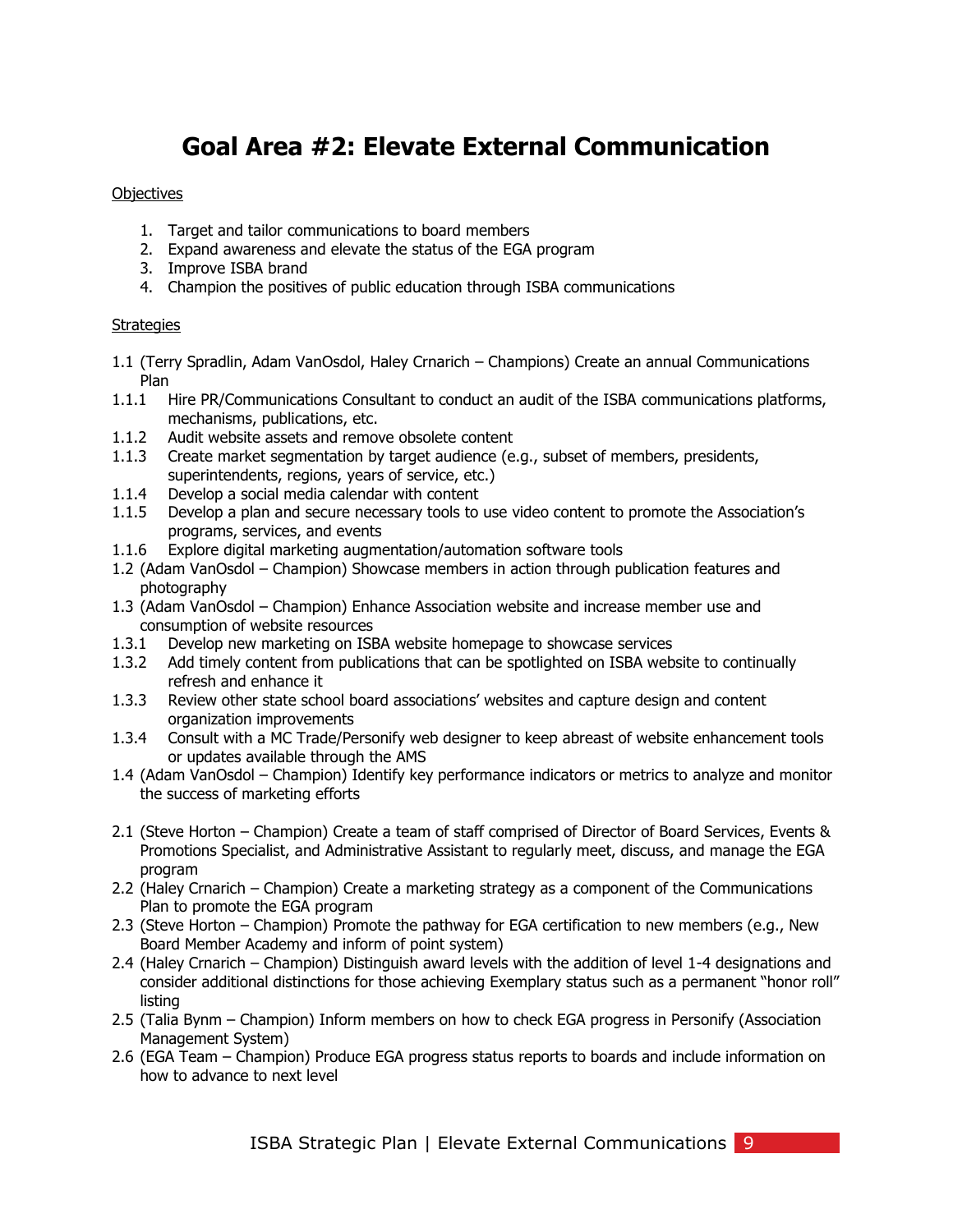- 3.1 (Adam VanOsdol Champion) Update brand and style guides with input from PR/Communications **Consultant**
- 3.2 (Adam VanOsdol Champion) Provide staff with training during a team meeting on purpose, principles, and procedures to follow the updated brand guide standards across all publications (website, magazine, email communication, etc.)
- 4.1 (Adam VanOsdol Champion) Solicit positive stories to incorporate into newsletter and magazine
- 4.2 (Adam VanOsdol Champion) Assess viability and options for PSAs via radio and TV (such as "Good News in Education Campaign")
- 4.3 (Adam VanOsdol Champion) Develop advocate or member of the month campaign within each region to feature within publications
- 4.4 (Adam VanOsdol Champion) Initiate public consumption engagement campaigns emphasizing the positive elements and "good news" about public education using student-centered topics and issues of relevancy that will appeal to all citizens.
- <span id="page-9-0"></span>4.4.1 Educate and inform the public about the importance of school board service and how it relates to supporting our democracy and ensuring students receive the best education possible.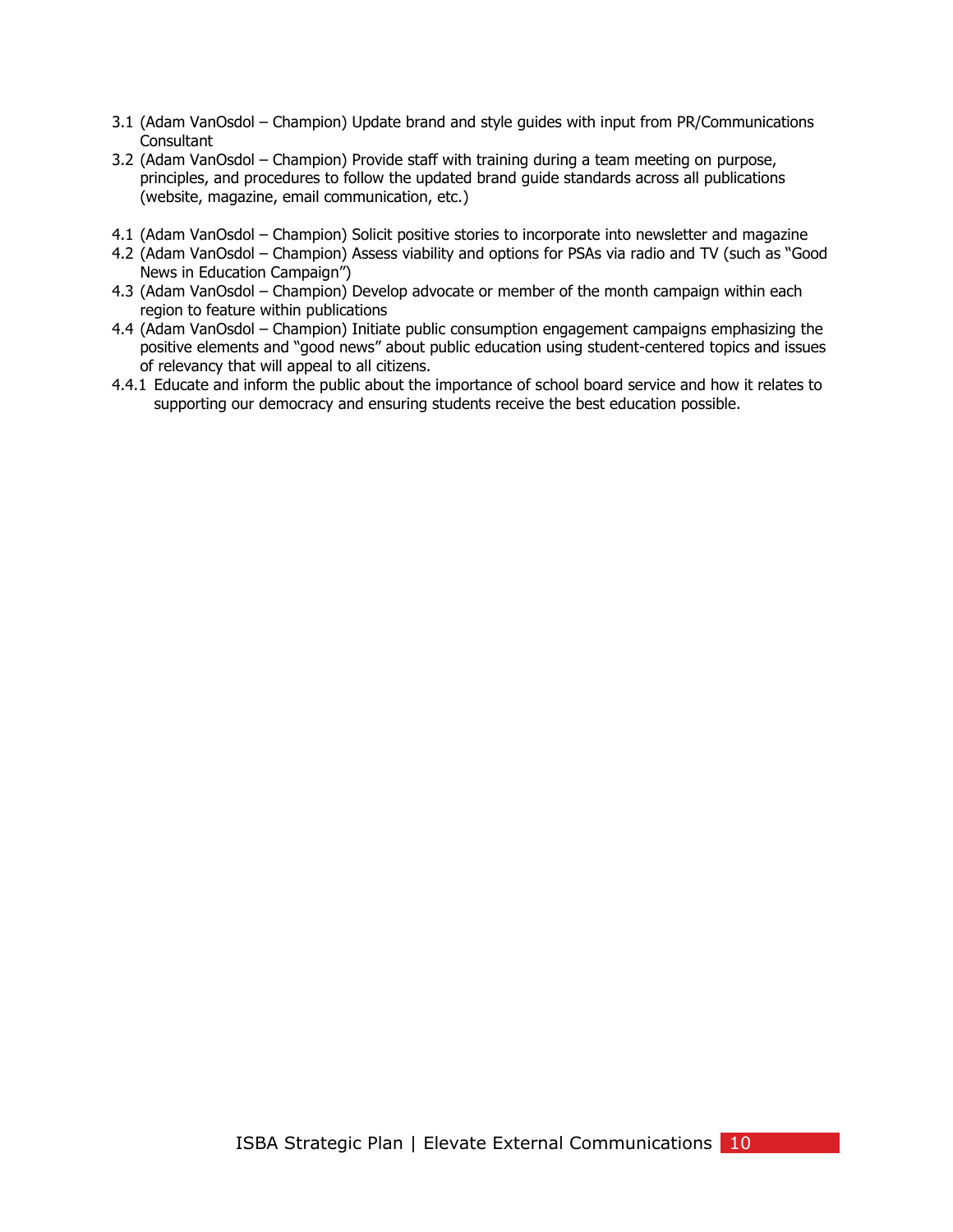## **Goal Area #3: Become a Best Practice Resource for Members**

Objectives:

- 1. Provide timely and researched-based guidance and resources on issues facing school corporations and school boards
- 2. Inform and guide members on best-practice implementation of effective board governance principles, roles, responsibilities, and strategies
- 3. Elevate the value of resources available by core service area
- 4. Improve content repository via website

- 1.1 (Adam VanOsdol Champion) Identify and spotlight podcasts in e-Dition that are relevant to leadership, K-12 education, school governance, etc., to educate and inform members of issues and trends in education
- 1.1.1 Explore in-house podcast production and include as a component of the Communications Plan, if viable for ISBA
- 1.2 (Terry Spradlin Champion) Utilize "30 Second" videos to highlight Hot Topics in Education
- 1.3 (Terry Spradlin Champion) Commission annually one new research project that increases access to accurate information or improves the perceptions about public education and informs our members
- 1.4 (Service Area Leads Champion) Provide evening and on-demand webinars or content to expand programming availability and access
- 1.4.1 Record featured sessions from the Fall Conference and seminars to add to an ISBA video resource library
- 1.5 (Adam VanOsdol Champion) Send out on-demand content, including MP3 audio recordings, and highlight across promotions platforms and mechanisms
- 2.1 (Steve Horton Champion) Develop and promote a strategic planning service as a fee-for-service option under Board Services
- 2.2 (Steve Horton Champion) Establish a quarterly webinar on board governance by the Director of Board Services and semi-annual regional workshops (including New Board Member Academy, School Board Candidate Forums, and Leadership Academy)
- 2.3 (Service Area Leads Champions) Highlight research and content of resource guides with executive summaries and voice over PPT
- 3.1 Review and evaluate the resource manuals and guides produced in the core services area
- 3.1.1 (Julie Slavens Champion) Create an overview and tip sheet with accompanying webinar on role of school board in developing, updating, and adopting policies to address basic principles and best practices
- 3.1.2 (Julie Slavens Champion) Provide additional resources such as Policy Advisors and lists of required and essential policies on Policy Services page
- 3.1.3 (Lisa Tanselle Champion) Plan an annual Due Process Update with alternating years of workshops and webinar to ensure new central office and building level administrators have sufficient knowledge and training. Make webinar recording and manual available as an ondemand package for purchase year-round
- 3.1.4 (Adam VanOsdol) Digitize all manuals and publications using Adobe Acrobat Pro or other software to enhance user-friendly features beyond a basic PDF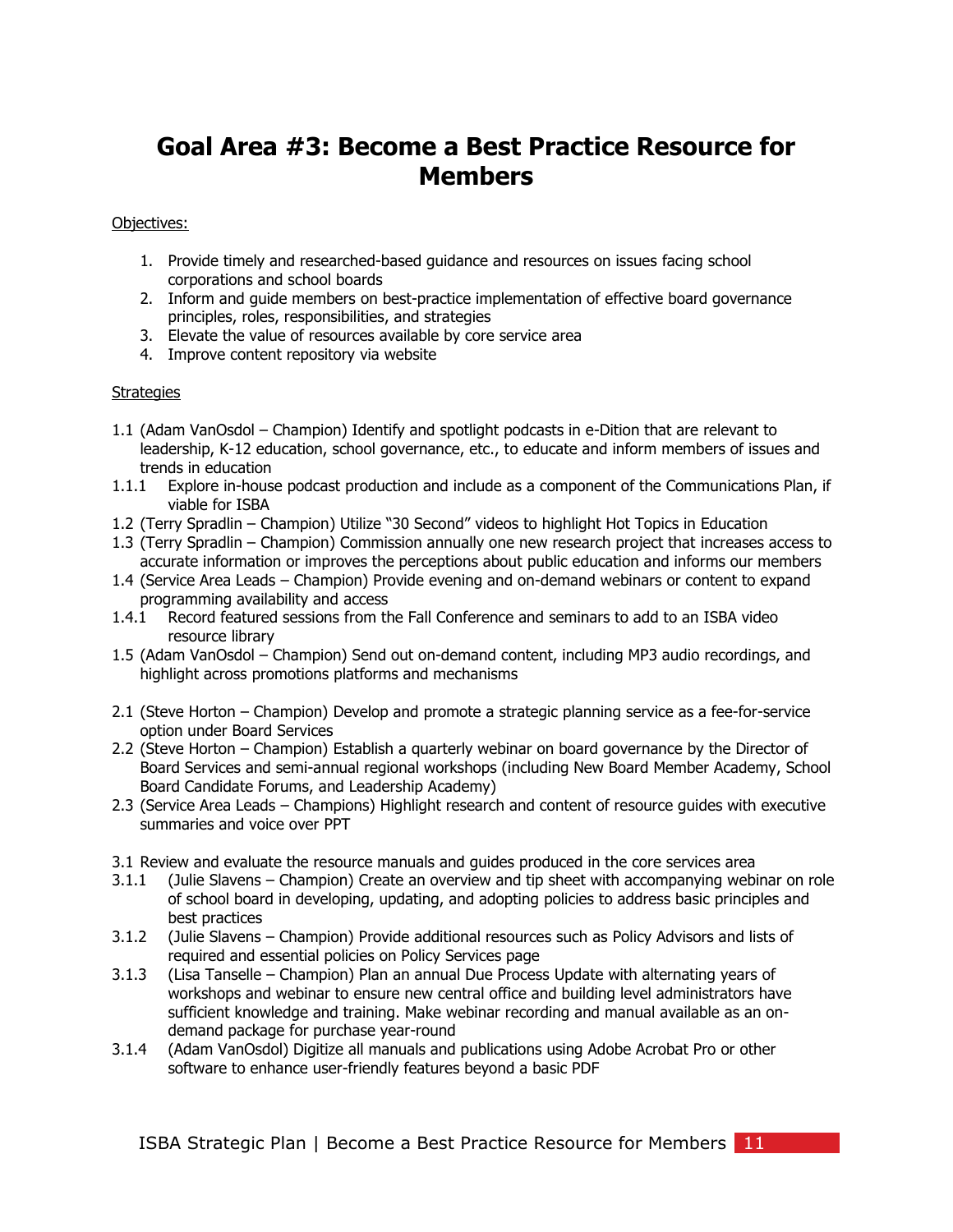- 4.1 (Rae Anne Motsinger Champion) Identify procedures through AMS to protect proprietary member service resources to minimize unauthorized distribution or duplication (e.g., copyright materials)
- 4.2 (Adam VanOsdol Champion) Establish guidelines and priorities for repository
- <span id="page-11-0"></span>4.3 (Adam VanOsdol – Champion) Create easy to access and navigate repository library for members with search option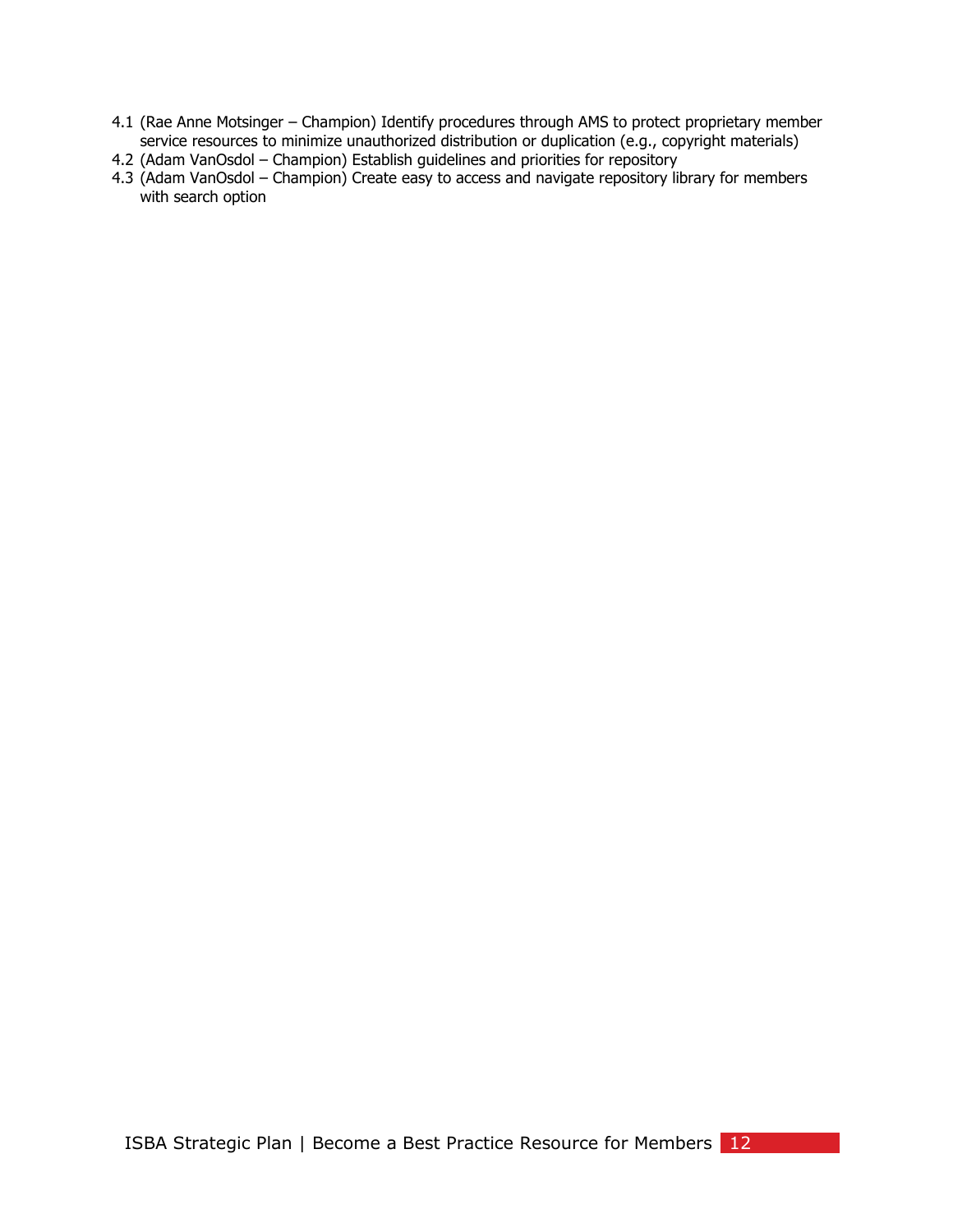## **Goal Area #4: Take ISBA Advocacy to The Next Level**

### Objectives:

- 1. Inform, influence and shape sound governance policy for K-12 public education
- 2. Increase members' overall knowledge of legislative process
- 3. Equip members with effective techniques, strategies, and processes for grassroots advocacy and campaigns
- 4. Enhance relationships with state government leaders (e.g., legislators, State Board of Education, IDOE, Office of the Governor, DUAB, DLGF, etc.)

#### Strategies:

- 1.1 (Terry Spradlin Champion) Develop plan to inform and involve legislators of ISBA legislative priorities and positions
- 1.1.1 Invite legislators to select and relevant ISBA events
- 1.1.2 Provide template for planning of legislator forums to implement locally
- 1.2 (Talia Bynm Champion) Inform members of legislative priorities and anticipated legislation through email distribution, advocacy trainings, inclusion in Advocacy Guide, under News on homepage, and on Legislative Services page
- 1.3 (Terry Spradlin Champion) Provide members with additional opportunities to engage with legislators regarding issues of relevance to public education
- 1.4 (Lisa Tanselle Champion) Assess need for continuation of FRN and approach to federal advocacy considering membership status in a national association and/or consortium
- 1.5 (Terry Spradlin Champion) Build, support, and/or participate in advocacy coalitions to champion common causes
- 2.1 (Terry Spradlin Champion) Increase programs and communications targeting legislative liaisons
- 2.2 (Terry Spradlin Champion) Consider advocacy software programs to aid legislative liaisons and all board members with on-demand, timely advocacy efforts
- 3.1 (Talia Bynm Champion) Enhance educational advocacy guide for members
- 3.1.1 Request Legislative Committee review and input on Advocacy Guide

3.2 (Terry Spradlin – Champion) Create advocacy and legislative training opportunities for board members

- 4.1 (Terry Spradlin Champion) Create a networking plan to build relationships with key leaders that formally involve staff as liaisons and ambassadors for ISBA
- <span id="page-12-0"></span>4.2 (Terry Spradlin – Champion) Identify a 'Top 10' list of key government leaders along with corresponding networking strategies to enhance depth of these relationships